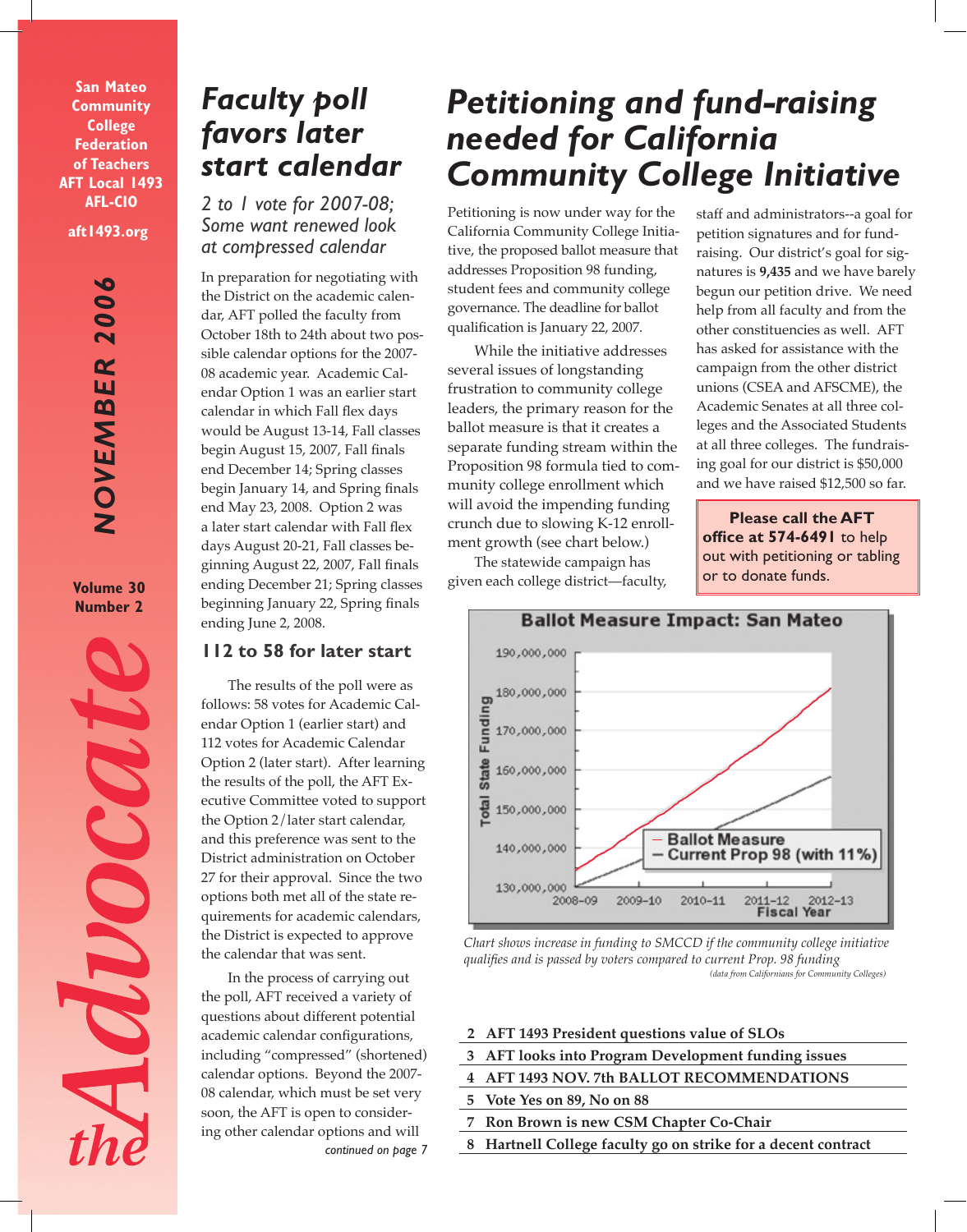*NOVEMBER 2006*

NOVEMBER 2006

**San Mateo Community College Federation of Teachers AFT Local 1493, AFL-CIO** 1700 W. Hillsdale Blvd. San Mateo, CA 94402 (650) 574-6491 aft1493.org

**Editor**  Eric Brenner, Skyline, x4177

**Editorial Board** Eric Brenner, Skyline, x4177 Dan Kaplan, x6491

**President**  Ernie Rodriguez, CSM, x6640

**Co-Vice Presidents** Katharine Harer, Skyline, x4412 Teeka James, CSM, x6390

**Secretary** Alma Cervantes, Skyline, x4368

**Treasurer** Dave Danielson, CSM, x6376

**Chapter Chairs** Chip Chandler, Skyline, x4286 Rick Hough, Skyline, x4193 Yaping Li, CSM, x6338 Ron Brown, CSM, x6 Monica Malamud, x3442

#### **Executive Committee Reps.**

Nina Floro, Skyline, x4414 Karen Olesen, Cañada, x3415 Anne Stafford, CSM, x6348

#### **Part-timer Reps.**

Victoria Clinton, Cañada, x3392 Sandi Raeber, CSM, x6665 Joan Connors, Skyline, x7301x19468 Dietra Prater Slack, Sky., x7301x19216

**Chief Grievance Officer** John Kirk, CSM, x6386

**Chief Negotiator** Joaquin Rivera, Skyline, x4159

**Executive Secretary** Dan Kaplan, x6491 kaplan@smccd.net

**B** Soving

#### *PRESIDENT'S LETTER*

# *Asking some tough questions*

*by Ernie Rodriguez, AFT 1493 President*

Dear Faculty Colleagues:

Greetings to all as we head into the final half of the fall semester. Fall is a



time rich with the color of the changing seasons and the smells and flavors of foods offered in celebration and fellowship. As usual, there are a number of

items to add spice to the menu as I write my second letter to SMCCD faculty.

## *SLOs: Good, Bad or Ugly?*

Despite the very committed efforts of a number of very well respected faculty colleagues, I, for one, continue to have serious doubts about the value of the SLO movement. I remember my old community college, social science professor, Mr. Manley, telling students in his opening class, "If you take my class you are not going to get the same experience as with another instructor. Here you will learn social science through the lens of my understanding and education." I loved that; that is what I wanted. As a student, I didn't want standardization, I wanted to work with a professor who was learned and who could mentor me by sharing his or her unique perspective.

So, I have to ask myself how did higher education get to the place where we are being asked to standardize and objectify our curriculum? How did we get to such a focus on measurable, objective outcomes? Certainly, in many places in our curriculum this goal is of great importance. For example science and math classes must evaluate students by objective measures. But weren't we already doing this? Didn't we already have curriculum standards and curriculum committees? Do we no longer trust individual faculty to continue to hold the privilege of evaluating student achievement?

And what of more qualitative areas of learning, such as the social sciences, philosophy or the arts? In these courses the unique, subjective aspect of the learning process is as important to intellectual development as is the amount of objective content learned by students. Can you see Socrates using precious time to develop SLOs and measure learning outcomes? What is the true meaning of productivity in higher education?

The motivation for the SLO movement perhaps lies in the not so subtle message from folks like our current Secretary of Education, Margaret Spellings. Her "No Child Left Behind" perspective wrongly attributes the failure of students to poor quality instruction. Her message seems to be, "If those teachers only taught better, everything would be ok."

It is true that our educational system is failing to fulfill its promise. Our students are falling behind those of other nations, our school system is more segregated than before Brown vs. the Board of Education, and culturally diverse students, while experiencing better access to higher education, are too often failing to get through the system and graduate. Will all this be solved by implementing SLOs? Our educational system operated successfully for generations without SLOs. What has changed? Is it possible that the real problem is a failure to adequately resource education so that devoted teachers have what they need to help students succeed? Why, for example, is the dollar amount reimbursed by the state for each FTES so much less for the community college system than for our other two systems of higher education? The community colleges are the front lines of higher education in California. The greatest challenge for educators is at the community college, open door level and yet we receive far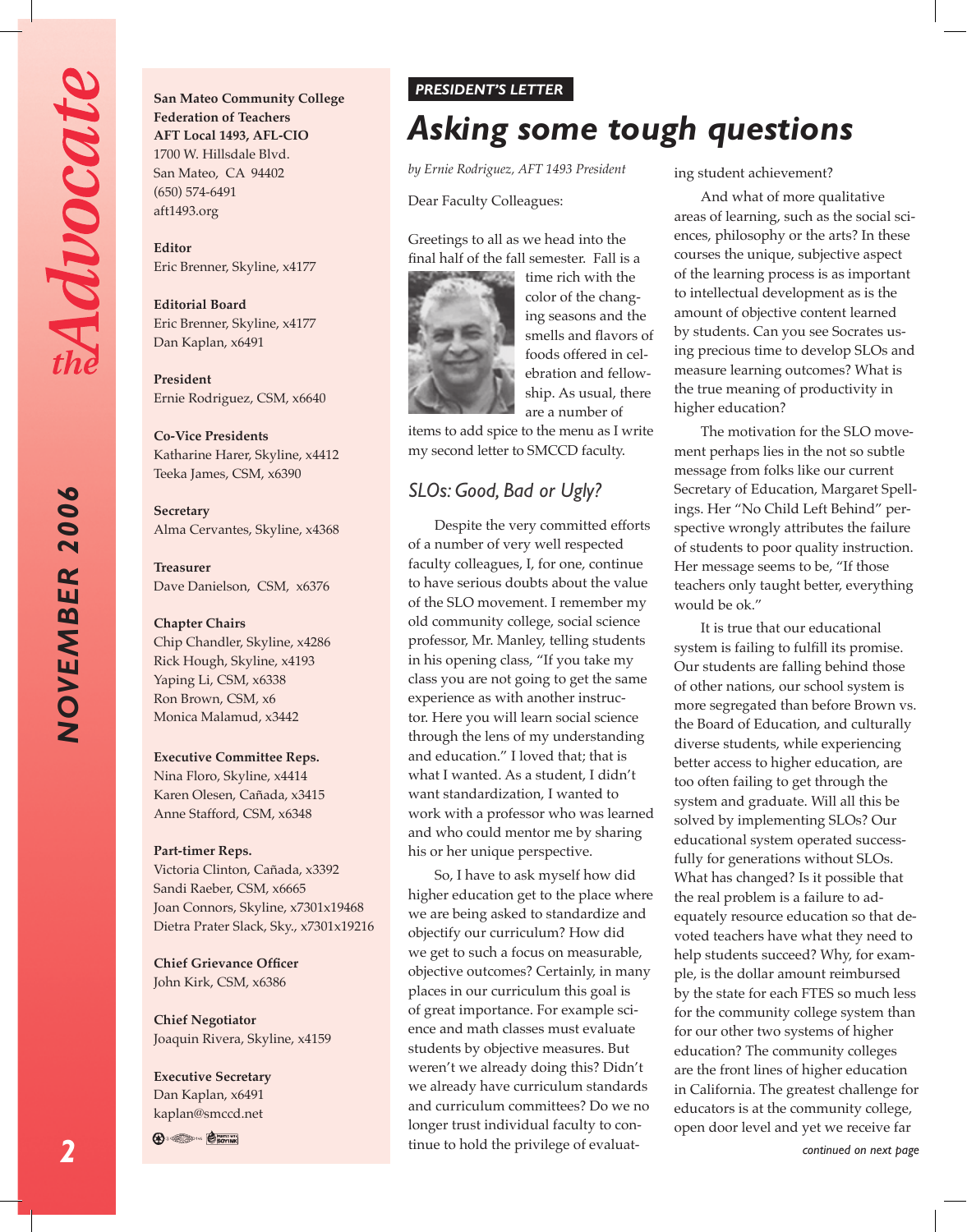#### *Presidents' Column*

*continued from previous page* less money.

Are we being led in the wrong direction by expending a huge amount of time and energy developing SLOs? Are SLOs just the current fad? Are SLOs and the subsequent measurement of outcomes even realistic?

Before the next issue of the *Advocate*, AFT will be putting out a quick online poll inviting comments about your perspective and experience with SLOs. Since many of you have not only been doing a lot of thinking about SLOs, but have participated in development of SLOs, I hope you will participate in the dialogue about this important topic. I will summarize the outcome of this unscientific poll in my next letter.

#### *Two District Initiatives*

AFT is currently in the process of examining two proposals from our District administration. One of these is already well on it's way to implementation, the other is still in the beginning planning stages.

## *New Construction Department: Devil is in the Details*

In August, our Board of Trustees approved the formation of a new Construction Planning Department. The basic purpose of this department is planning and oversight related to implementation of the second voter approved community college Bond measure. Establishing this in-house department will require the addition of at least six new District Office positions. Vice Chancellor Harry Joel has stated that the majority of money to fund these positions will come from the second Bond measure and that the Construction Planning Department will actually save Bond money to be better spent on campus projects. Apparently, costs associated with Swinerton, managers of implementation and planning for the first Bond measure, were very high, leading our Board to

conclude that the process could be better handled in-house for far less money.

In general, the new Construction Planning Department sounds good. But as the saying goes "the devil is in the details". Your AFT Executive Committee is exploring a number of concerns related to formation of this department and all of the new hires needed to staff this effort. At its' October 11 meeting, the Executive Committee voted unanimously in support of a resolution stating the importance of terminating all of these positions at the conclusion of Bond two implementation in mid 2012. The Executive Committee wants to make sure that the large number of dollars needed to fund this department don't come out of general revenue once there are no Bond funds left to pay salaries. The expense of maintaining these positions without Bond funding would clearly be excessive.

Given that District administration has stated that these positions will not be devoted 100% to Bond implementation, the Executive Committee is also concerned about where funds will come from and how much money will be involved in funding the portion of these positions not exclusively devoted to Bond implementation and therefore whose salaries cannot be covered directly out of bond money.

As the *Advocate* goes to press we are asking for more details from District administrators. Stay tuned for more information about construction planning in the next issue of the *Advocate*.

## *Concurrent Enrollment: Vice Chancellors to meet with AFT*

Our other interesting new initiative is the Concurrent Enrollment Initiative currently titled the "Early College Partnership Agreement". Development of this new initiative is being led by our new Vice Chancellor, Jing Luan. Impetus for this initiative came from our Chancellor Ron Galatolo. In September, our Board of Trustees conducted a study session to explore the possibility of a major expansion of concurrent enrollment offerings at local high school

# *AFT raising questions about Professional Development Program funding*

After running up against various funding problems in recent semesters, the current and past Chairs of the Professional Development (PD) Committees of all three District colleges met on Wednesday, October 18. The meeting was convened by the AFT to discuss the recent operation of the PD Program at each of the colleges, and to compare and contrast the problems that each committee has faced.

It quickly became clear that there were two issues in particular that needed to be addressed at the District level that concern the funding of the Professional Development Program: The carry-over issue that was reported in the October *Advocate*, and the question of whether or not the \$50,000 in Partnership For Excellence (PFE) monies

*continued on page 6*

campuses. Several high school district Superintendents were in attendance at the study session. The overall sense of our Board and District administration regarding expanded concurrent enrollment was very positive. AFT is engaged in the process of dialogue about this new initiative and have invited Vice Chancellors Joel and Luan to attend the next Executive Committee meeting to present further information and address questions. There are many important details to be settled before deciding whether to expand our present concurrent or co-enrollment effort. The next issue of the Advocate will cover this initiative in greater detail.

So, in closing, enjoy what remains of our lovely fall weather. And as we pass through the season of Halloween, All Souls' Day and Dia de Los Muertos, it might be wise to remember the words of Mahatma Gandhi, "Live as if you were to die tomorrow. Learn as if you were to live forever."

Advocate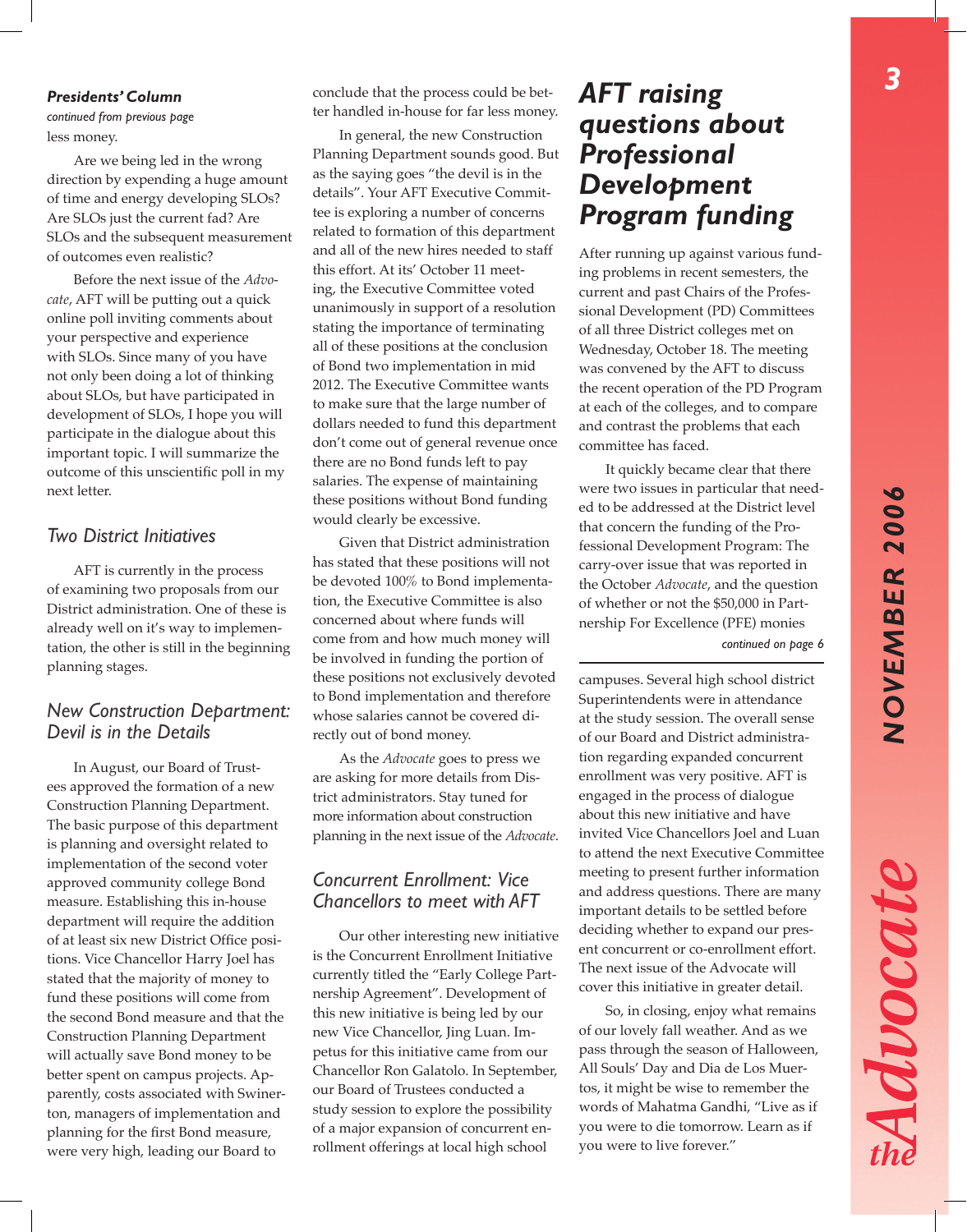*NOVEMBER 2006*

NOVEMBER 2006

# *AFT 1493 Recommendations for Propositions on the November 7 ballot*

The following five bonds have been approved by the California Legislature, and we recommend a **YES** vote on them.

**1A**: Transportation funding protection

**1B**: Transportation projects to relieve traffic congestion, improve air quality and enhance highway safety

**1C**: Housing for low-income families and emergency shelters

**1D**: Education facilities bonds for K-12 (\$10.4 billion) and for higher education (\$3.1 billion)

**1E**: Disaster preparedness and flood control

**YES on Proposition 84**: Bonds to protect water supply and quality, park improvements, flood control, and natural resource protection

**NO on Proposition 85**: Parental notification before termination of a minor's pregnancy

**YES on Proposition 86**: Tax on cigarettes to improve emergency services and expand health care coverage for children

**YES on Proposition 87**: Tax on California oil to fund alternative energy research and production incentives

**NO on Proposition 88**: Regressive \$50 property tax that raises little for K-12 education and allows corporations to pay the same as individuals

**YES on Proposition 89**: Creates a system of public financing of political campaigns through increasing corporate taxes, with contribution and expenditure limits

**NO on Proposition 90**: Limits on government acquisition of private property

# *Prop. 1D, educational facilities bond, will benefit community colleges*

Prop 1D, the education bond measure, is part of the omnibus bond package placed on the ballot by the legislature and governor. It enjoys wide bi-partisan support. It would issue \$13.5 billion in bonds for school and university construction.



One welcome feature of Prop 1D is that fully half of the higher education portion of funding would go to community colleges, reflecting their importance in educating the greatest numbers of the state's post-secondary students.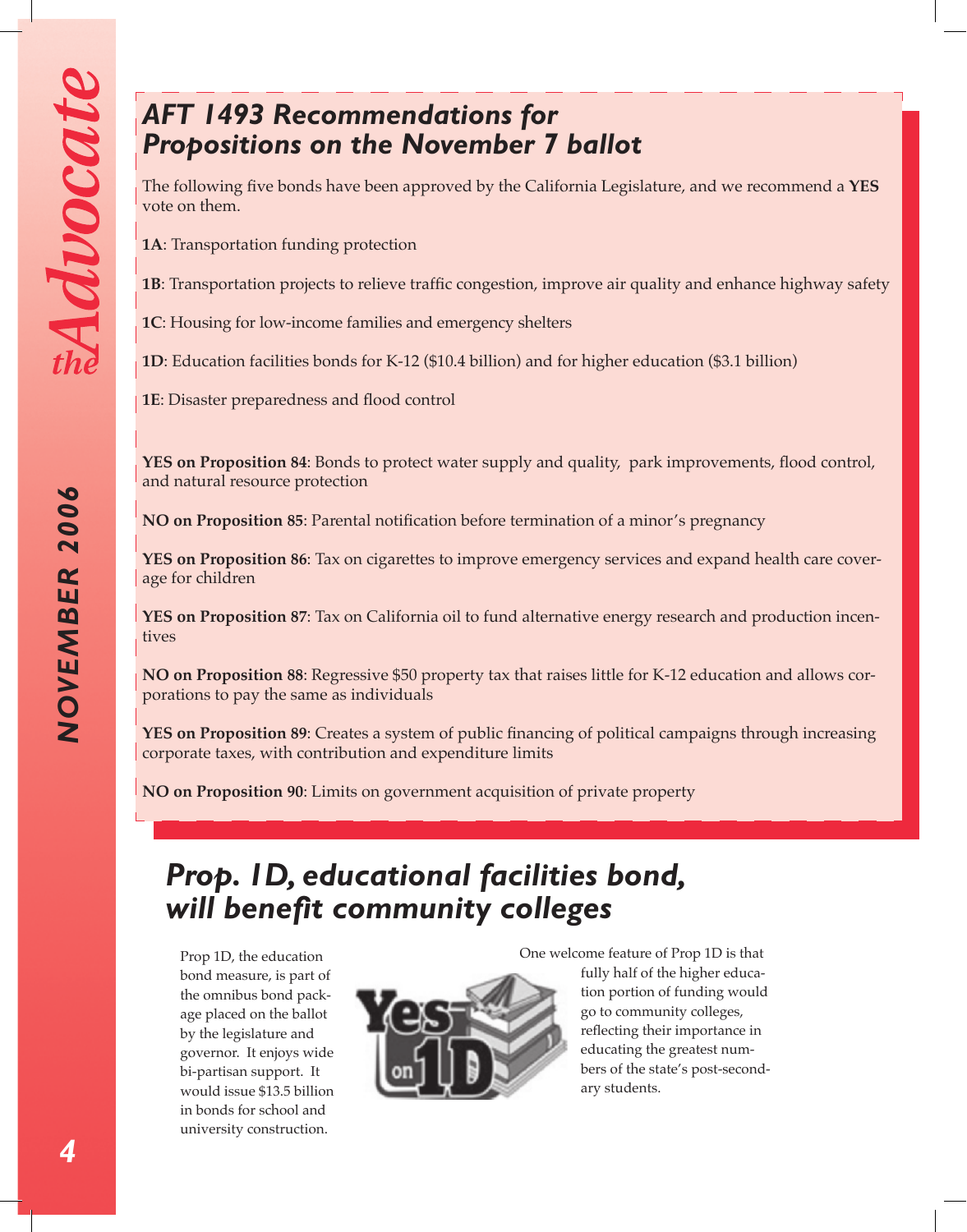# *Prop. 89 cleans up campaign spending*

The top 10 corporate donors to the 2006 ballot initiatives are responsible for half of all of the money given to ballot initiatives - most of which is spent on TV ads. Just 10 corporations gave \$132 million or 51 percent of the \$255 million raised as of October 19, according to an analysis by the Foundation for Taxpayer and Consumer Rights. At least one in four of all political contributions to candidates and ballot measures come from these ten corporations, led by Philip Morris (over \$30 million), Chevron (over \$30 million), Exxon-Mobil/Shell (over \$24 million) and R.J. Reynolds (over \$22 million). Corporations have outspent unions on ballot measures more than 12 to 1: \$157 million to \$12 million.

Proposition 89 on the November ballot limits corporate contributions to ballot measures to \$10,000 to stem the tide of blank checks written by big companies. It also provides for voluntary "clean money" funding for candidates who reject private money and accept spending limits. It also provides for tough penalties for violators. It



would enable regular Californians to run for office and win, even if they are not connected to wealthy donors or lobbyists.

AFT 1493 has endorsed Proposition 89 along with the United Teachers Los Angeles (UTLA), San Jose/Evergreen Faculty Association (AFT 6157), League of Women Voters, California Common Cause, Sierra Club, Consumer Federation of California, Sen. Barbara Boxer, and House Minority Leader Nancy Pelosi.

"We hope that UTLA's endorsement of Prop. 89 will send a strong message that teachers are fed up with a system of political corruption that has put big donor demands ahead of fulfilling our state's commitment to excellent schools and a top quality education for our children. Prop. 89 will end big money control and allow us to take back our government so that it's accountable to the needs and concerns of California teachers and families,"said Leonard Segal, member of the UTLA Board of Directors and a substitute teacher, after the vote.

# *Prop. 88 sounds good, but is unfair and inadequate*

Proposition 88, on the face of it, should be a no-brainer for educators. Its language says that it would impose a \$50 tax on each real property parcel in the state to pay for K-12 programs, including school safety, textbooks, and extending class-size reduction beyond K-3. It would bring in several billion dollars for public education. Sounds great, you say. It seems egalitarian and supports education.

But Prop 88 hits poor people for the same chunk of money as the wellto-do. This is not an equal levy. If you're Bill Gates, \$50 is pocket change. If you're a Wal-Mart "associate" and you have a mortgage to pay, \$50 could mean having to choose between medicine and shoes this month.

Another difficulty with Prop 88 is that it would raise false expectations. Remember the lottery? Ever since that ballot initiative passed, much of the public wonders why we complain about the public schools still being un-



der funded. Yet, in reality, the lottery never brings in more than 2% of the state's public education budget, and in many years the total is closer to 1%.

Prop 88 would impose a statewide property tax, the first since Prop 13. But it would raise fewer funds than the lottery does for schools. We need to reform Prop 13; but if we do, it should be a significant state budget reform that brings in substantial monies to schools and other necessary programs. Prop 88 would make it harder to enact real budget reform.

Prop 88 would award its facility grants to fewer than one in a hundred schools, targeting schools without state bond monies and with standardized test scores in the top half. Its backers' intent is to quietly favor charter schools.

The stated goal of Prop 88 is laudable; the mechanism is faulty. Vote NO on Prop 88.

Advocat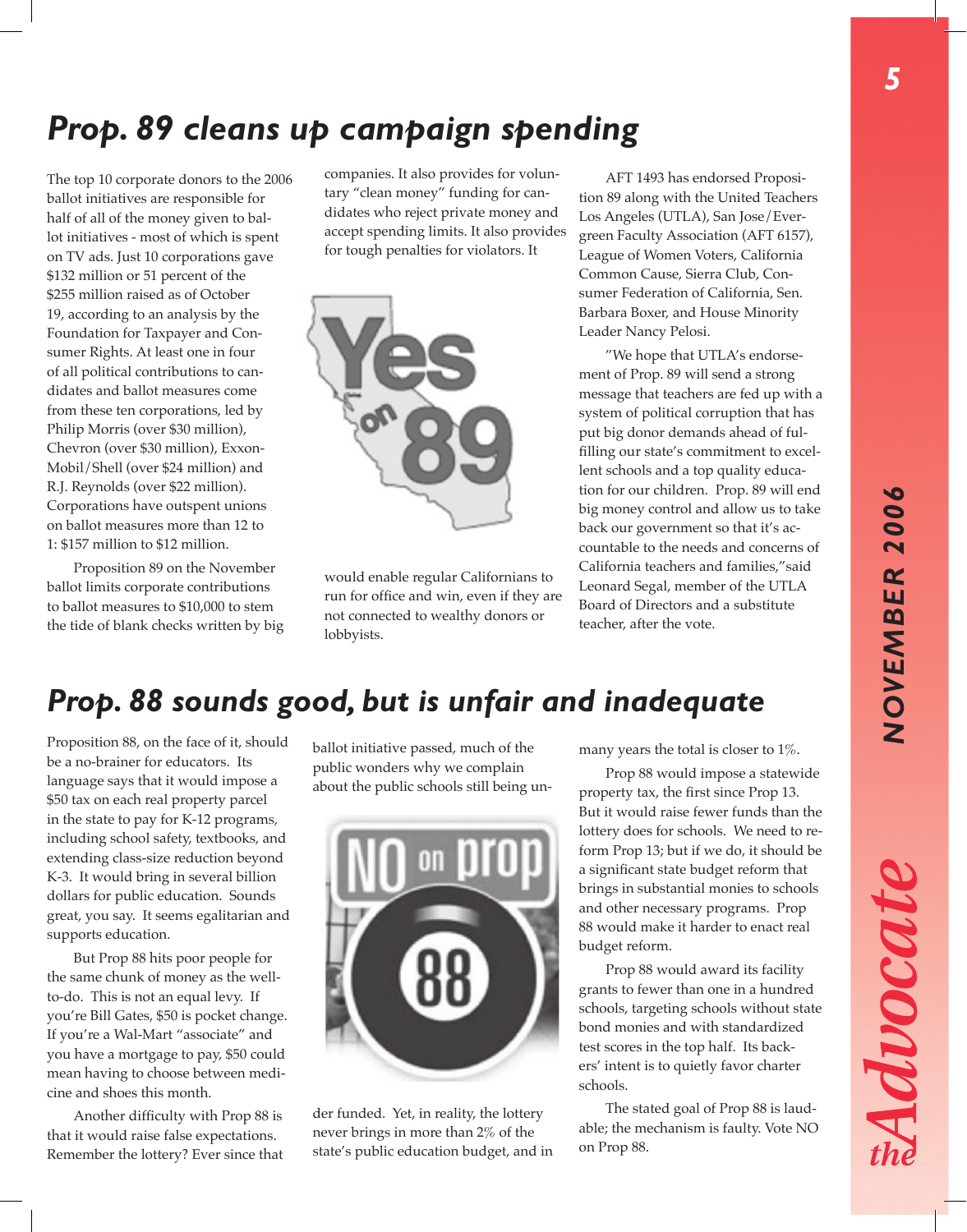## *AFT looking into Professional Development funding issues*

#### *continued from page 3*

that originally was allocated to the new Sabbatical/Extended Leave Program (and is now received by the District from the State each year and put into the District's base) is still being allocated to fund the Sabbatical Program.

## *District has been confiscating uncommitted funds*

The District has apparently been taking back unused Professional Development Funds. As John Kirk wrote in the October 2006 Advocate, "the administration has been confiscating two thirds of all uncommitted funds each year. The union believes that all uncommitted funds should be carried over each year unless the uncommitted funds are more than one third of the total funds allocated to the college for the year. In the latter case, only one third of the total funds committed for the year can be carried over. The district's interpretation encourages the faculty to spend every penny allocated each year---to use it or lose it."

With regard to this "1/3rd carryover" issue, Harry Joel apparently now agrees with the Union interpretation. But the question remains: are we getting these monies, and who would know given the lack of open reporting practices?

Each of the past and present PD Chairs present at the meeting expressed frustration at not being able to obtain straight answers from the District on the carryover monies for many years. Straightforward direct questions have been met with circuitous belabored excursions into the land of twisted logic. Everyone present expressed the need for an explanation of the District's accounting procedures.

## *Allocation should increase when salaries increase*

Another question that was raised concerned the issue of why the base allocation for the PD Program isn't increased each time the Union negotiates salary increases? If the Program is funded at 1% of full-time salaries, then shouldn't last year's allocation be increased by 3.23% and this year's be increased by 4.92%? We need to verify that the District has increased the Professional Development allocation by these percentages, as they have assured us is the case.

Several PD Chairs raised concerns about the situation of when a full-time faculty member is replaced with an hourly instructor. The part timer costs are always calculated on the basis of that part-timer being at the top of the P/T salary schedule. But if the part-timer is not actually at the top of the salary schedule, then there is money saved, but on some campuses, because of unclear, unsatisfactory accounting procedures, the specific amount of funds saved is often not made clear to the Chairs. Nor is it usually clarified as to where the saved money went, but apparently it rarely comes back to the PD Programs at the colleges. Clearly, the PD Chairs need to be better informed about this aspect of the Program.

## *Who monitors the PD budget?*

Over and over the same question was asked: who exactly monitors the budget for Professional Development at the District and college level? Clearly, we need to better understand the District's whole process of professional development funding and allocation.

Several suggestions emerged from the discussion:

It was suggested that we might consider developing a pool of leftover monies that is put into a communal District pot of PD funds.

It was suggested that we could request an outside audit of the District's budget to track PD funding or obtain the budget papers and analyze the budget ourselves.

It was also suggested that we need to clarify the meaning of "Faculty Development Funds" and research whether or not we have been properly allocated those monies.

Everyone felt the need for AFT to organize a follow-up meeting in the spring. In the meantime, everyone present agreed that we need to make the Professional Development Program more transparent. To that end, we need to ascertain whether District funds are being properly allocated, and we need to better understand the process by which the Professional Development allocations are determined.

## *Many questions for the District*

To help get answers to these questions, AFT is now in the process of reviewing the Professional Development program. We have formulated a series of questions that we are asking the District to answer. Among other things, AFT wants to know:

1. For each of the last 5 years, the total amount of the salary and benefits of regular academic employees (a separate total for salary and a separate total for benefits).

2. For each of the last 5 years, the total amount of Partnership for Excellence Funds received by the District whether received as a separate category or as part of the District's base funding.

3. For each of the last 5 years, the amount of Faculty development funds received by the District.

4. The amount the District will receive from SB1131.

5. For each of the last 5 years, the number of regular academic employees on each campus.

6. For each of the last 5 years, the number of third and fourth year academic employees on each campus.

*NOVEMBER 2006*

**NOVEMBER 2006**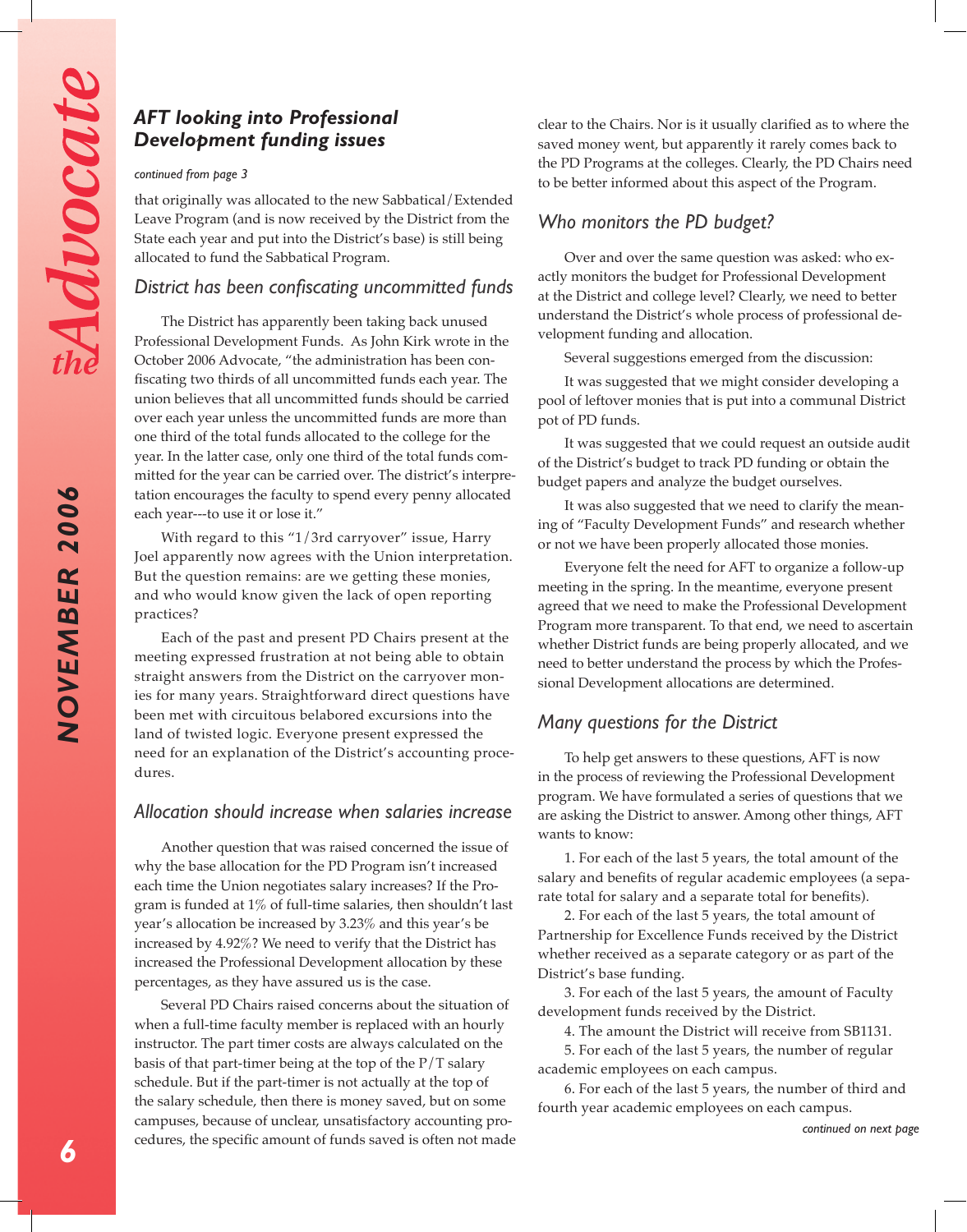# *NOVEMBER 2006* **NOVEMBER 2006**

Avocat

# *Ron Brown, new CSM Chapter Co-Chair, teaches CIS courses and explores slave ships on the side*

Professor Ronald C. Brown is AFT 1493's new CSM Chapter Co-Chair. He is taking over the position vacated by Teeka James, who is now Co-Vice President of the Local, and he shares the Chapter Chair duties with Yaping Li (who is continuing in the same position she has held for several years.)

Ron teaches Networking and Computer Forensics for the CIS department. He has been a CSM faculty member since 1993. In addition to his full-time position at CSM, Ron is also an adjunct professor at De Anza College and City College of San Francisco. He is a graduate of Rutgers College.

## *"Faculty need to get more involved"*

When asked what prompted him to get involved in the AFT, Ron said

that "Faculty need to be more involved in their own destiny. Faculty



year 1700. *Professor Ronald C. Brown*

who don't participate in their union are akin to people who don't vote. They should have nothing to complain about."

Aside from teaching, Ron is involved in marine ecology and Caribbean Studies. He possesses a Coast Guard Masters license that helps him in his pursuits as a slave ship archeologist. He belongs to the National Association of Black Scuba Divers, which participates in diving on ship wrecks to recover artifacts of slave traffic history. The latest find the organization has been involved with is the Henrietta Marie, the oldest slave ship ever excavated and one of only a handful from American waters. This ship was wrecked off Key West, Florida in the

#### *Professional Development funding*

#### *continued from previous page*

7. For each of the last 5 years, the amount of committed monies carried over on each campus for the Professional Development Fund.

8. For each of the last 5 years, the amount of uncommitted monies on each campus at the end of each year for the Professional Development Fund.

9. For each of the last 5 years, the amount of uncommitted monies carried over to the next year on each campus.

10. For each of the last 5 years, the budgeted replacement costs for each Professional development grant and the actual replacement cost of each grant on each campus. (If possible can grants be broken down into the following categories: short-term, longterm and sabbatical?)

11. An explanation of how replacement costs are calculated.

12. For each of the last 5 years, the allocation to each campus for the Professional Development program including any salary increases that retroactively augmented a later year's allocation (based on §13.3 of the contract).

13. If there are monies committed for an approved grant, but the faculty member decides not to take the grant, what happens to the unclaimed funds?

When AFT receives the answers to these questions, we will share this information with faculty in the *Advocate*.

#### *Academic calendar options*

#### *continued from page 1*

be interested to get further faculty input on this issue in the near future. Compressed calendar options were explored extensively District-wide

in 2001-02 and then "tabled" in Fall 2002 by District management due to budget constraints; but faculty have recently begun to raise the issue again, most recently at the Cañada Academic Senate. If a reasonable number of faculty are truly interested in the possibility of a compressed academic calendar, AFT will be open to supporting a new investigation of the issue. One simpler alternative calendar option is to shorten the Winter break from 4 weeks to 3 weeks so that the Spring semester could end a week earlier. When this was discussed by the AFT Executive Committee before polling the faculty, an overwhelming majority was opposed because they valued the extra time during the Winter break. Since various faculty expressed interest in this option during the polling, we will consider this option again when we decide on the next calendar.